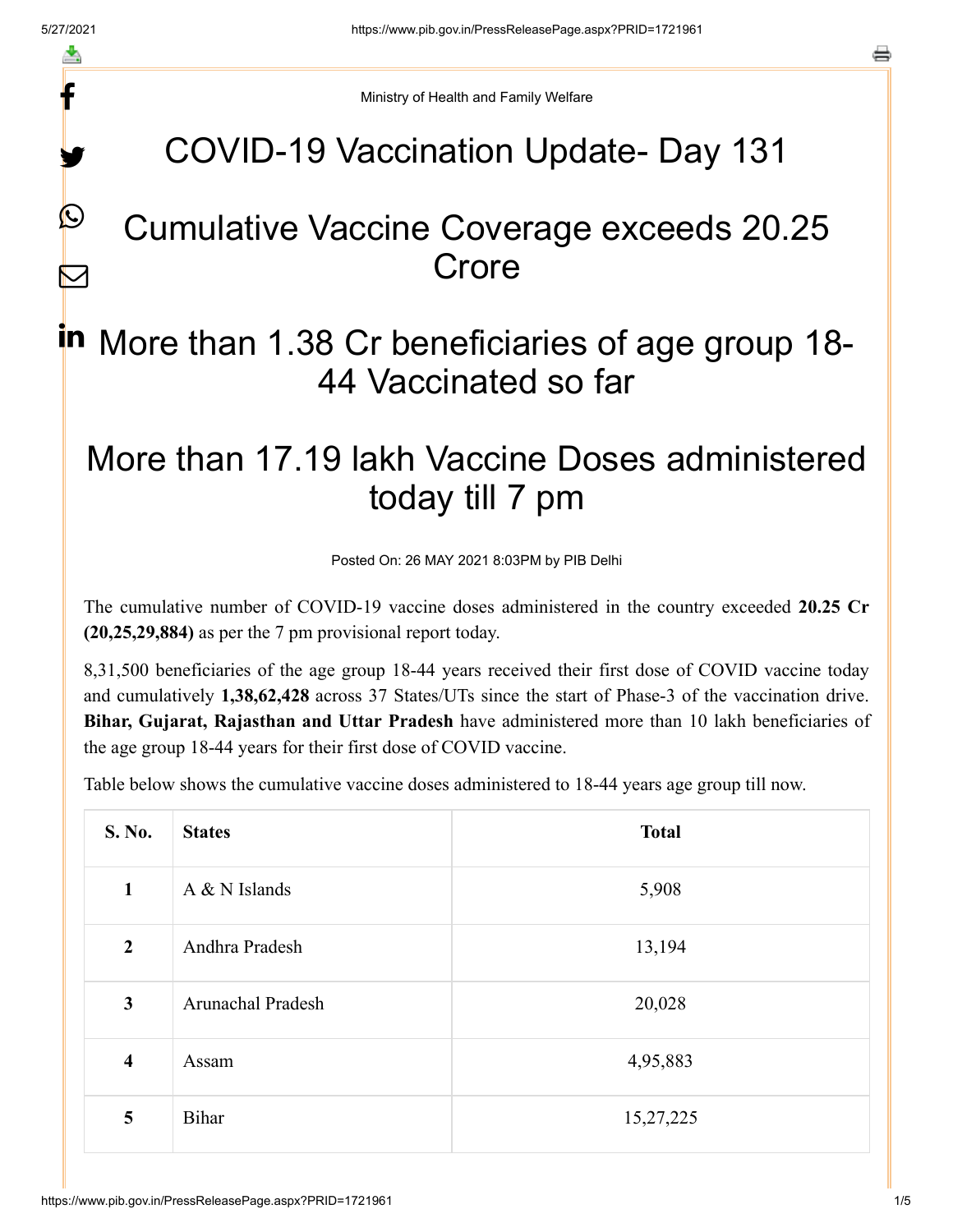| 6<br>$\mathbf f$               | Chandigarh           | 24,206    |
|--------------------------------|----------------------|-----------|
| $\overline{7}$                 | Chhattisgarh         | 7,26,565  |
| $\bf 8$                        | Dadra & Nagar Haveli | 25,405    |
| $\bigcirc$<br>$\boldsymbol{9}$ | Daman & Diu          | 29,621    |
| $\blacktriangledown$<br>10     | Delhi                | 9,67,774  |
| in<br>11                       | Goa                  | 32,567    |
| 12                             | Gujarat              | 10,23,252 |
| 13                             | Haryana              | 8,63,796  |
| 14                             | Himachal Pradesh     | 60,256    |
| 15                             | Jammu & Kashmir      | 91,123    |
| 16                             | Jharkhand            | 4,52,747  |
| 17                             | Karnataka            | 4,70,303  |
| 18                             | Kerala               | 97,322    |
| 19                             | Ladakh               | 8,871     |
| 20                             | Lakshadweep          | 1,779     |
| 21                             | Madhya Pradesh       | 9,57,460  |
| 22                             | Maharashtra          | 7,79,681  |
| 23                             | Manipur              | 23,140    |
| 24                             | Meghalaya            | 30,823    |
| 25                             | Mizoram              | 12,010    |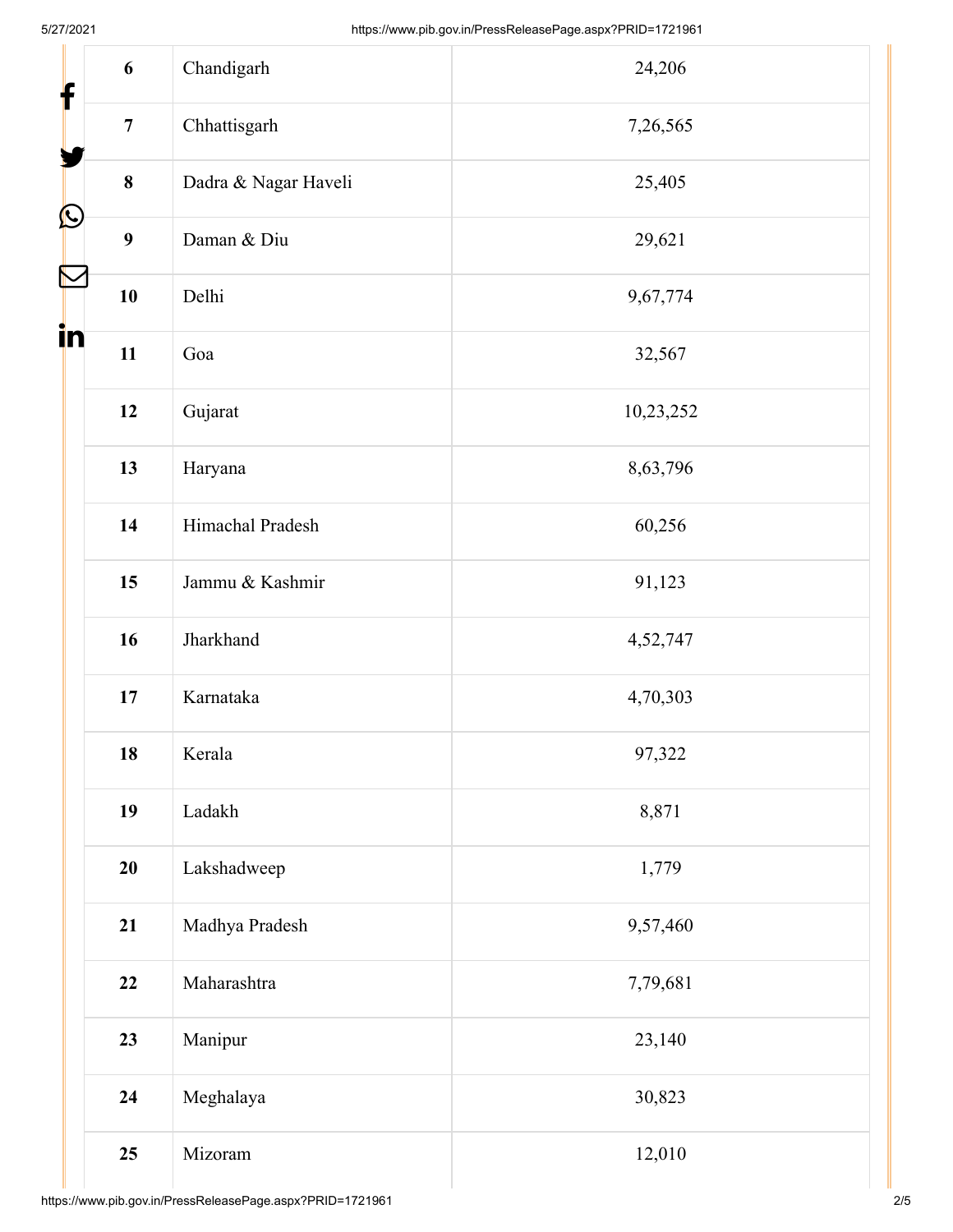| f                | 26           | Nagaland             | 18,535      |  |
|------------------|--------------|----------------------|-------------|--|
|                  | 27           | Odisha               | 4,76,810    |  |
|                  | 28           | Puducherry           | 10,680      |  |
| $\bigcirc$       | 29           | Punjab               | 4,27,564    |  |
| $\sum_{i=1}^{n}$ | 30           | Rajasthan            | 14,91,581   |  |
| in               | 31           | Sikkim               | 9,806       |  |
|                  | 32           | Tamil Nadu           | 4, 11, 297  |  |
|                  | 33           | Telangana            | 4,084       |  |
|                  | 34           | Tripura              | 54,074      |  |
|                  | 35           | <b>Uttar Pradesh</b> | 15, 14, 761 |  |
|                  | 36           | Uttarakhand          | 2,46,886    |  |
|                  | 37           | West Bengal          | 4,55,411    |  |
|                  | <b>Total</b> |                      | 1,38,62,428 |  |

The total of 20,25,29,884 include 98,08,901 Healthcare Workers (HCWs) who have taken the 1<sup>st</sup> dose and 67,37,679 HCWs who have taken the 2<sup>nd</sup> dose, 1,52,42,964 Frontline Workers (FLWs) (1<sup>st</sup> dose), **84,00,950** FLWs (2<sup>nd</sup> dose), and 1,38,62,428 for 18-44 years of age group (1<sup>st</sup> dose). 6,26,09,143 for over 45 years old to 60 years old  $(1^{st}$  Dose),  $1,01,11,128$  for over 45 years old to 60 years old  $(2^{nd}$  dose), **5,73,45,128** for above 60 years (1<sup>st</sup> Dose) and **1,84,11,563** for above 60 years (2<sup>nd</sup> Dose).

| <b>HCWs</b> | $1st$ Dose           | 98,08,901   |
|-------------|----------------------|-------------|
|             | $2nd$ Dose           | 67, 37, 679 |
| <b>FLWs</b> | 1 <sup>st</sup> Dose | 1,52,42,964 |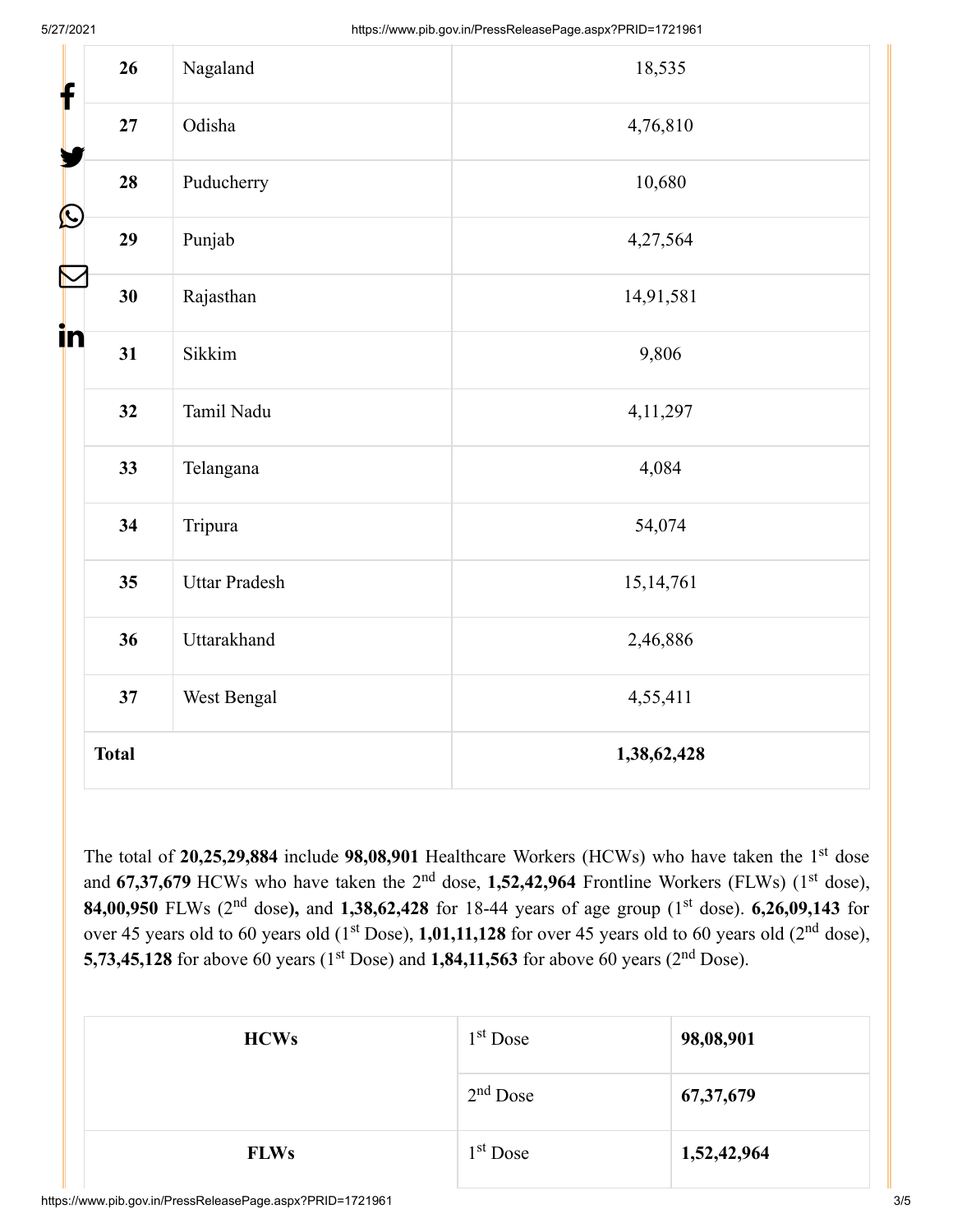| f                                        | $2nd$ Dose | 84,00,950    |
|------------------------------------------|------------|--------------|
| Age Group 18-44 years<br>У               | $1st$ Dose | 1,38,62,428  |
| Age Group 45 to 60 years<br>$\bf \Omega$ | $1st$ Dose | 6,26,09,143  |
|                                          | $2nd$ Dose | 1,01,11,128  |
| $\color{red}\sum$<br>Over 60 years       | $1st$ Dose | 5,73,45,128  |
| in                                       | $2nd$ Dose | 1,84,11,563  |
| <b>Total</b>                             |            | 20,25,29,884 |

As on Day-131 of the vaccination drive (26<sup>th</sup> May, 2021), total 17,19,931 vaccine doses were given. 15,76,982 beneficiaries were vaccinated for 1<sup>st</sup> dose and 1,42,949 beneficiaries received 2<sup>nd</sup> dose of vaccine as per the provisional report till 7 P.M. Final reports would be completed for the day by late tonight.

#### Date: 26<sup>th</sup> May, 2021 (131<sup>st</sup> Day)

| <b>HCWs</b>        | $1st$ Dose | 11,462   |
|--------------------|------------|----------|
|                    | $2nd$ Dose | 7,862    |
| <b>FLWs</b>        | $1st$ Dose | 65,239   |
|                    | $2nd$ Dose | 15,722   |
| <b>18-44 years</b> | $1st$ Dose | 8,31,500 |
| 45 to 60 years     | $1st$ Dose | 4,77,488 |
|                    | $2nd$ Dose | 78,096   |
| Over 60 years      | $1st$ Dose | 1,91,293 |
|                    | $2nd$ Dose | 41,269   |